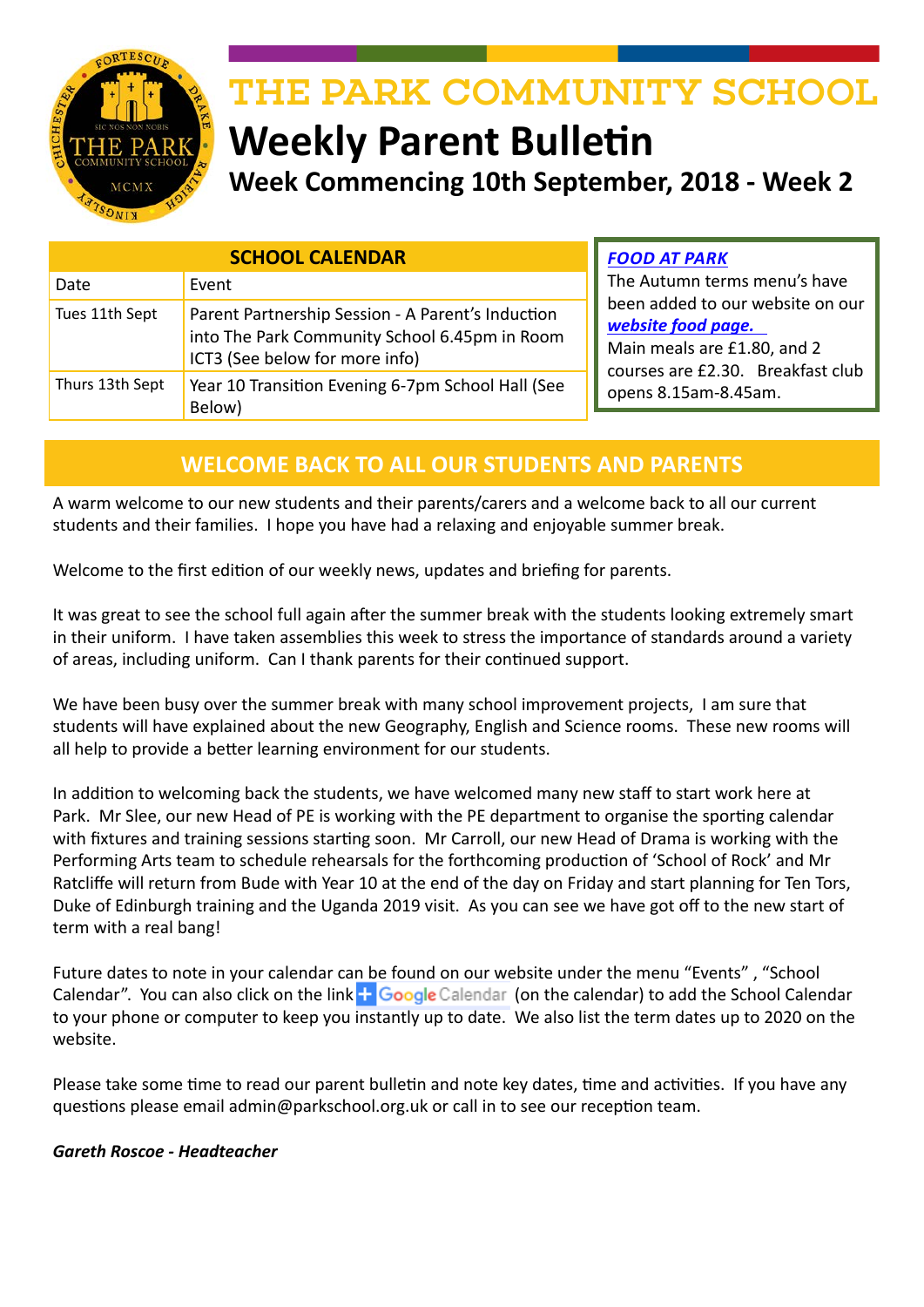# **KS3 INFORMATION**

# **CLASS CHARTS**



Year 7 students have received their code today to login to Class Charts. They can login via the internet on a computer, smart phone or tablet either using a web browser or through the app which can be downloaded.

Students should use this to see what homework has been set for them, how many merits they have received and if they have any behaviour points.

During next week, I will be sending home the codes for parents/carers so you can also see the Class Charts information.

### *Mr Tamlyn - Deputy Headteacher*

### **OTHER CLUBS AND NOTICES**

**Badminton Club** starts on Wednesday 12th September in the sports hall, 3.30pm - 4.30pm. All welcome! **'School of Rock'** - There will be a meeting for all cast and crew of 'School of Rock' in Drama Room 2 on Monday (10/09/18) lunchtime. RC

**Homework Football Club:** Starts week beginning 10 September: Y8 – Thursdays; Y9 – Wednesdays; Y11 – Tuesdays

**Y11: Football Training** on Mondays on the astro starting week beginning 10 September, 3.30pm-4.30pm. *More clubs will be starting over the next couple of weeks.*

*'Everything Ellie' -* Park School Charity of the Year - Please donate any 1p, 2p, 5p and old £1 coins – please give them either to your tutor, Mrs O'Callaghan or pupil reception. Also, please ask at home if there are any old, unwanted but usable shoes that you can donate to our shoe bank.



YOU CAN HELP RAISE FUNDS FOR SCHOOL WHEN SHOPPING ONLINE

Go to the Park Community School website. Click the School Angel link and select your retailer.



By going through School Angel, the retailer will make a donation to our school every time you make a purchase.

Thank you for your support!

| <b>Park School Thrift Shop</b>                                                            |       |  |
|-------------------------------------------------------------------------------------------|-------|--|
| <b>Second Hand Uniform</b><br><b>Available from Pupil Reception</b><br>and Main Reception |       |  |
| <b>Price List</b>                                                                         |       |  |
| <b>Blazer</b>                                                                             | £7.50 |  |
| Long-sleeve House top                                                                     | £2.00 |  |
| <b>Trousers</b>                                                                           | £2.00 |  |
| <b>White shirt</b>                                                                        | £2.00 |  |
| <b>Jumper</b>                                                                             | £2.00 |  |
| <b>Skirt</b>                                                                              | £2.00 |  |
| <b>Tie</b>                                                                                | £1.00 |  |
| <b>White polo shirt</b>                                                                   | £1.00 |  |

**any queries please contact the School Office.**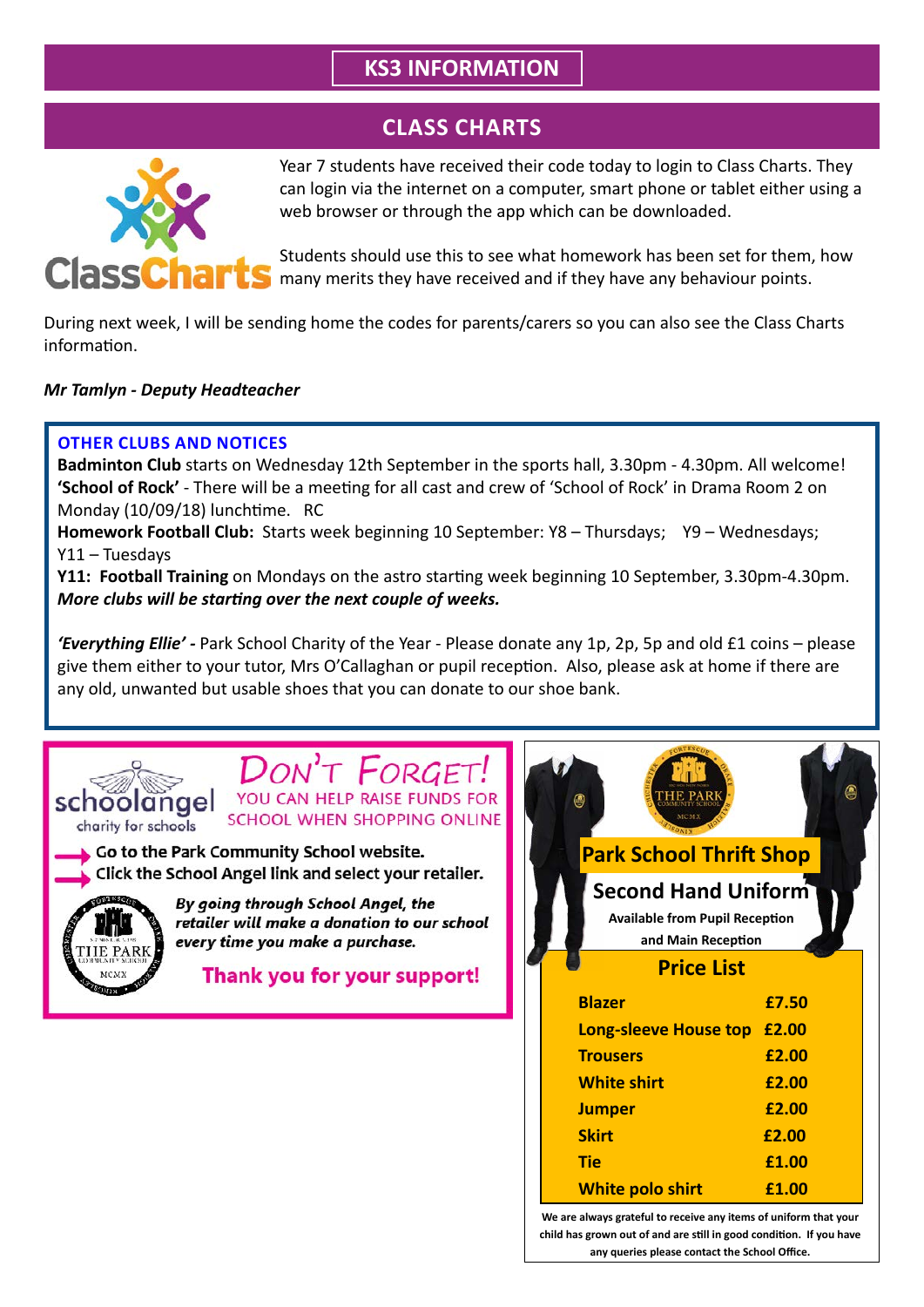### **NEW PARENT/CARER WEEKLY SESSIONS** DON'T MISS THE FIRST SESSION ON TUESDAY 11TH SEPT 6.45PM - 8PM IN ROOM ICT3

At the start of the new school year, weekly sessions are arranged to offer our new parent's/carers helpful information and advice on various topics - please see a copy of this year's flyer below for more information about the sessions.

### When you arrive for a session, you can park your car in the staff car park and a member of staff will meet you at our old reception entrance at the North block and show you where to go. Look out for the signs!

We hope that all new parents have received a copy of this Flyer. The full printable version is available on our website on the Parent Partnership page under the "Parents" menu, or click the following link. **Parent Partnership Flyer 2018** 

### **5 STEPS FOR PARENTS/CARERS**

We really hope you can make all or some of these evenings. Previous attendees felt a lot more relaxed and more able to help their child with this important stage of their education.

You'll come away feeling that you're not alone; that you are doing a great job as a parent/carer and remembering that knowledge is power!

Please just turn up on the night, f you have any questions please contact the school on Tel: 01271 373131.

**Child and the What do I need to know?** 

Tues 25th Sept. 7pm - 8pm in Room ICT3

This session is hosted by our Head of Computing - Mr Williams.

Life is very different from when you were at school!

Learn how computers can be your child's greatest friend and education aid, but also about the risks that the online world can pose.

**A Parent's Induction Into The Park Community School** 

Tues 11th Sept, 6.45pm - 8.00pm in Room ICT3

The session will begin with a tour of the school. We will then return to room ICT3 to discuss all of those everyday issues: communication, homework merits discipline clubs the house system, who is who and anything else you wish to find out about.

Staff (including senior team members and governors) and members of the Parent Partnership will be available to chat and share their knowledge of the school with you.

**Pastoral System & PSHEE** 

### Tues 2nd Oct, 7pm - 8pm in Room ICT3

This session will explain the pastoral system and what it means to be part of the house system at Park. Members of the house teams will present information and take questions.

Our PSHEE coordinator will explain the content of your child's PSHEE lessons and what they will learn in this subject.

PSHEE = Personal, Social, Health & Emotional Education.

### **Supporting Your Child's Learning at Park**

Tues 18th Sept, 7pm - 8pm in Room ICT3

This is an opportunity to learn about the school systems which support your child's learning and progress, as well as the chance to find out what you can do to continue this learning at home.

There will be information from the Progress Leaders, who track your child's academic progress, and from the SENDCO who coordinates a range of support for students at Park School.

**SENDCO = Special Educational Needs &** Disabilities Co-ordinator.

# Nhat's Happening To My

### **Little Darling?**

### Tues 9th Oct. 7pm - 8pm in Room ICT3

This support session is one you really don't want to miss.

As your child moves in to adolescence you will leave feeling empowered and, maybe have a bit more understanding of your child's behaviour and needs.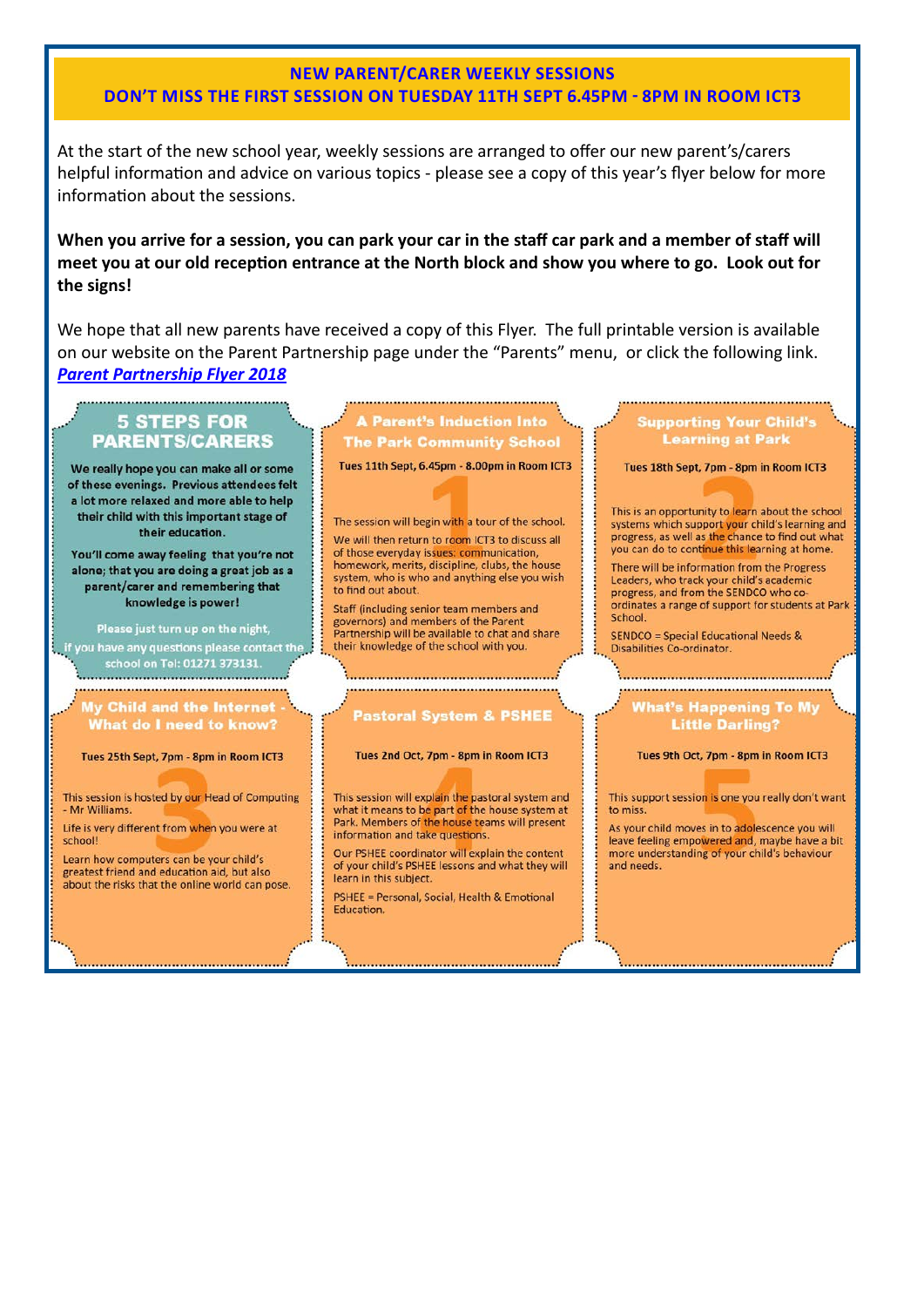### **PLEASE REMIND FAMILY AND FRIENDS OF OUR OPEN DAY EVENTS FOR YEAR 5/6 PUPILS**







# **Generations of Success**

# **Choosing your** secondary school?

"You won't regret your choice to join Park. The academic, personal, musical and sporting opportunities are unbelievable!" Year 11 Leaver.

Visit our Open Events 20th-27th September to see Park in action.

# **Open Evening**

### Thursday 20th September at 5.45pm

A Park School Showcase for all the family - visit, tour, experience. Headteacher Talks at 6.15pm and 7.00pm.

### **Open Days** 24th-27th September Daily 9.10am - 11.10am

Park School in Action - join Park lessons for a morning and meet students and staff.

For year 5 & 6 pupils and parents/carers.

The Park Community School is part of the Tarka Learning Partnership

earninc

Partnership

### **PARK ALUMNI**

If you know someone who is a former student of The Park Community School or The Barnstaple Grammar School please mention the ALUMNI and encourage them to join.

The details are on our flyer. Click image for a larger version



- •Fundraise/Donate for a specific school need.
- •Apply to become a Governor.
- •Present awards for your House or Awards Event.